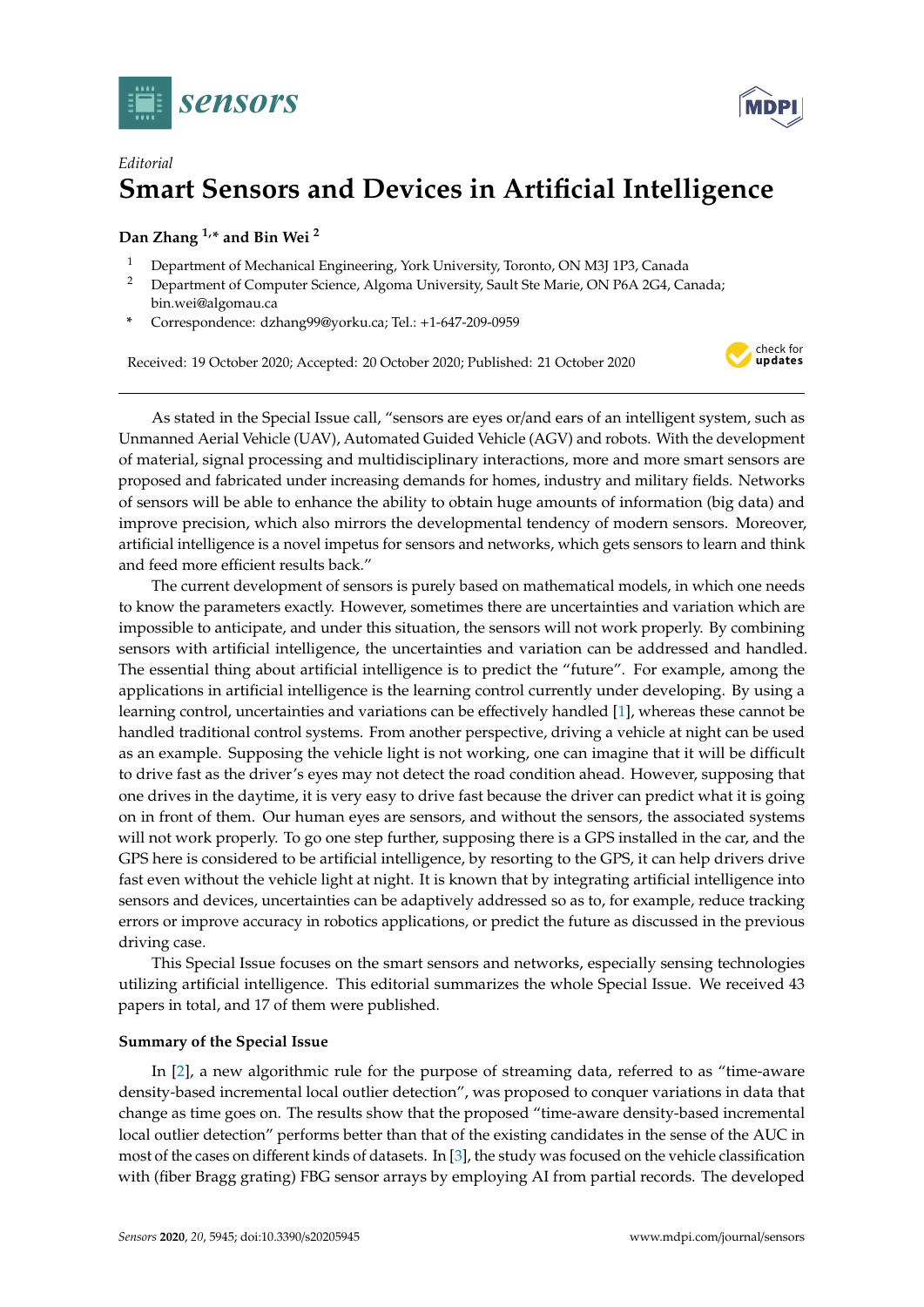neural network was trained by resorting to a dataset which lacked vehicle velocity data, which is generated by the visual identification of a vehicle going over the testing platform. The result indicates that the developed neural network can successfully separate trucks from other vehicles. The study shows that by using the artificial intelligence, the system can handle uncertainties even in a situation of unknown data by predicting the past events. Similarly, in [\[4\]](#page-2-3), the study introduced a type of adaptive control algorithm for the landing gear mechanism under an unknown condition. Based on the information from the optical flow sensor and depth camera, the control system accomplished multi-sensor data fusion for the purpose of expanding the functionalities of landing and taking off for UAVs in an unknown condition and environment.

In [\[5\]](#page-2-4), a new unidimensional auxiliary classifier generative adversarial network was developed in order to get more signals for short-wave radio stations and the unidimensional DenseNet is employed to perceive link establishment behaviors for electronic countermeasures even with no communication protocol standard. In [\[6\]](#page-3-0), for the purpose of fruit ripeness monitoring in real time and maximizing the fruit quality during storage via the forecasting of the current fruits condition and therefore minimizing financial loss, the study illustrated a neural network architectural design, i.e., "Xbee-based wireless sensor nodes network", and subsequently the resulting data were used for training in the "artificial neural network" for validating the data. The results indicated that the proposed wireless sensor nodes network architecture was able to recognize the fruit condition.

In [\[7\]](#page-3-1), the authors developed a traffic forecasting methodology which used air pollution and atmospheric parameters and the timestamped traffic intensity data for the purpose of predicting the flow of the traffic. The "long short-term memory recurrent neural network" was employed here to help predict the flow of the traffic, with the help of the data from the air pollution and atmospheric condition. Similarly in [\[8,](#page-3-2)[9\]](#page-3-3), the performance of several data processing algorithms that is geared to roadside light detection and ranging under unknown weather conditions was evaluated, and a background filtering and object clustering method was developed for the purpose of processing the roadside light detection and ranging data under the unknown weather conditions. It was shown that the current processing algorithm for the roadside light detection and ranging was based on assuming known weather conditions. Unknown weather conditions are the major challenges for data processing.

In [\[10\]](#page-3-4), a one-dimensional clamping force sensing approach which does not need internal force sensors was proposed for a cable-driven surgical robot. The clamping force estimation approach was developed on the basis of a "joint torque disturbance observer", which basically examines the differences among the real-time estimated cable tension and the actual cable tension by resorting to a "PSO Back Propagation Neural Network". The advantage of the proposed approach was that it only uses the known data of the motor displacement and without the information from the internal force sensors. In [\[11\]](#page-3-5), a fuzzy functional dependency was used under the situation of data fusion from an automatic identification system and over-the-horizon radars sources. The fuzzy logic approach proposed in this study was proven to be a favorable tool in handling uncertainties from different sensors.

In [\[12\]](#page-3-6), an audification and visualization system used for people who are deaf and blind in autonomous vehicles was developed by using deep learning. The audification and visualization system has three different sectors. The data collection and management sector keeps the vehicle data, the audification conversion sector contains a speech-to-text sub-sector which can accept user speech and subsequently transform it into text data, and the data visualization sector can conjure up the collected data and set the envisaged data according to the vehicle display size. Similarly, in [\[13\]](#page-3-7), a scenario-generation approach contingent on deep learning was developed for the purpose of automatically generating scenarios to train autonomous vehicle smart sensors. To create different situations, the developed approach extracts several events from a video that were captured on a real road based on deep learning and creates different scenarios in a virtual simulator. The method developed here contains different scenarios by extracting them from one driving event and allows interactions between objects.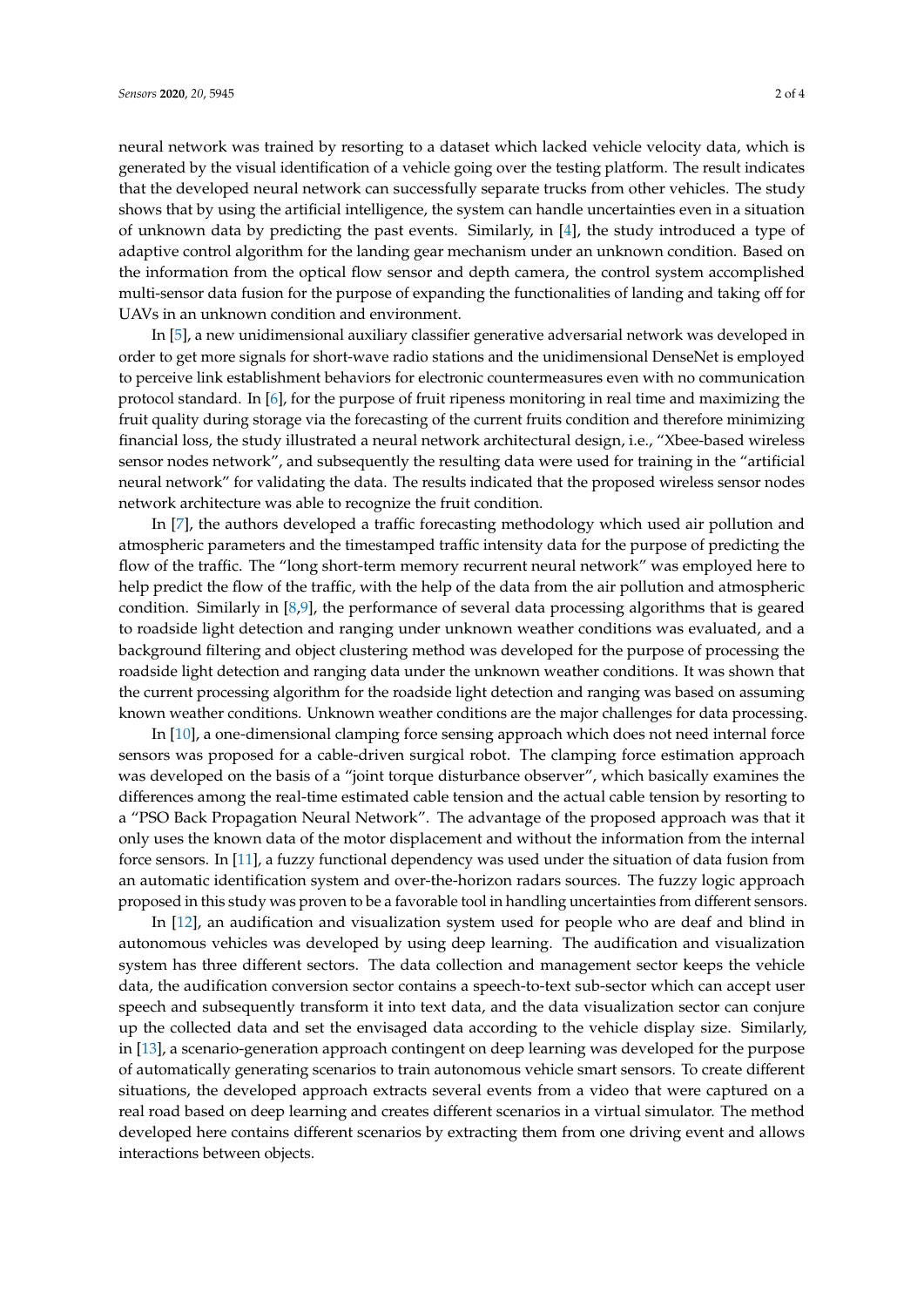In [\[14\]](#page-3-8), the authors developed two distributed task assignments for wireless sensor networks on the basis of the "transmission-oriented reliable and energy-efficient task allocation" for the purpose of solving the distributed task allocation issue in wireless sensor networks. In the first distributed task assignments for wireless sensor networks, the sink allocates reliability to all cluster heads based on the requirements of the reliability, in this way the cluster head carries out the local task allocation. Similarly, the global view was achieved through collecting local views from multiple sink nodes. In [\[15\]](#page-3-9), a tracker derived from the "structural patch response fusion under correlation filter and color histogram" was developed. The developed approach contains different sub-trackers that can adaptively address illumination variation. To recognize and fully use the patches, an adaptive hedge algorithm was developed for the purpose of hedging the patches responses into a much more reliable one in each component tracker.

In [\[16\]](#page-3-10), a mechanical sensor-controller-integrated system was developed for the purpose of reaching the objective of identifying gait. The system contained a sensing section and a mechanical executing section. The sensing section contained a sensor which can possess two input channels. Because the system was linked with the spring, the sensor was evaluated along with the controller.

In [\[17\]](#page-3-11), the authors developed a convolutional neural network combined with long short-term memory networks algorithm, which had the merits of both. The developed algorithm initiated a shallow convolutional neural network to obtain the main characteristics of the molten pool image. After that, the main characteristics were converted into the feature matrix. The good aspect about the algorithm lies in the fact that it is able to learn the best hybrid characteristics via the "error back propagation algorithm" in the shallow convolutional neural networks for a single molten pool image in order to have the engineering requirements for the purpose of observing the welding process in real time. Very similarly in [\[18\]](#page-3-12), an AI-based approach was developed for the purpose of reducing the noise in the MEMS inertial measurement unit output signals. Particularly, a derivative of the "recurrent neural network long short-term memory" was used in order to filter the MEMS gyroscope outputs, the signals of which are considered as time series.

All of the above studies indicate the significance of combining AI with sensors to address the uncertainties and unknown data. This editorial is to summarize the whole Special Issue and act as a formal closure.

**Funding:** This research was funded by the Natural Sciences and Engineering Research Council of Canada grant number: RGPIN-2016-05030 and York Research Chairs program.

**Acknowledgments:** We would like to thank all authors who have contributed their work to the Special Issue "Smart Sensors and Devices in Artificial Intelligence". Thanks are also given to all the hard working reviewers for their detailed comments and suggestions. The papers in this Special Issue illustrate the breadth and depth of sensor technologies applied for solving different problems.

**Conflicts of Interest:** Page: 3The authors declare no conflict of interest.

## **References**

- <span id="page-2-0"></span>1. Zhang, D.; Wei, B. On the Development of Learning Control for Robotic Manipulators. *Robotics* **2017**, *6*, 23. [\[CrossRef\]](http://dx.doi.org/10.3390/robotics6040023)
- <span id="page-2-1"></span>2. Huang, J.-W.; Zhong, M.-X.; Jaysawal, B.P. TADILOF: Time Aware Density-Based Incremental Local Outlier Detection in Data Streams. *Sensors* **2020**, *20*, 5829. [\[CrossRef\]](http://dx.doi.org/10.3390/s20205829) [\[PubMed\]](http://www.ncbi.nlm.nih.gov/pubmed/33076325)
- <span id="page-2-2"></span>3. Frniak, M.; Markovic, M.; Kamencay, P.; Dubovan, J.; Benco, M.; Dado, M. Vehicle Classification Based on FBG Sensor Arrays Using Neural Networks. *Sensors* **2020**, *20*, 4472. [\[CrossRef\]](http://dx.doi.org/10.3390/s20164472) [\[PubMed\]](http://www.ncbi.nlm.nih.gov/pubmed/32785099)
- <span id="page-2-3"></span>4. Tang, H.; Zhang, D.; Gan, Z. Control System for Vertical Take-Off and Landing Vehicle's Adaptive Landing Based on Multi-Sensor Data Fusion. *Sensors* **2020**, *20*, 4411. [\[CrossRef\]](http://dx.doi.org/10.3390/s20164411) [\[PubMed\]](http://www.ncbi.nlm.nih.gov/pubmed/32784693)
- <span id="page-2-4"></span>5. Wu, Z.; Chen, H.; Lei, Y. Unidimensional ACGAN Applied to Link Establishment Behaviors Recognition of a Short-Wave Radio Station. *Sensors* **2020**, *20*, 4270. [\[CrossRef\]](http://dx.doi.org/10.3390/s20154270) [\[PubMed\]](http://www.ncbi.nlm.nih.gov/pubmed/32751817)